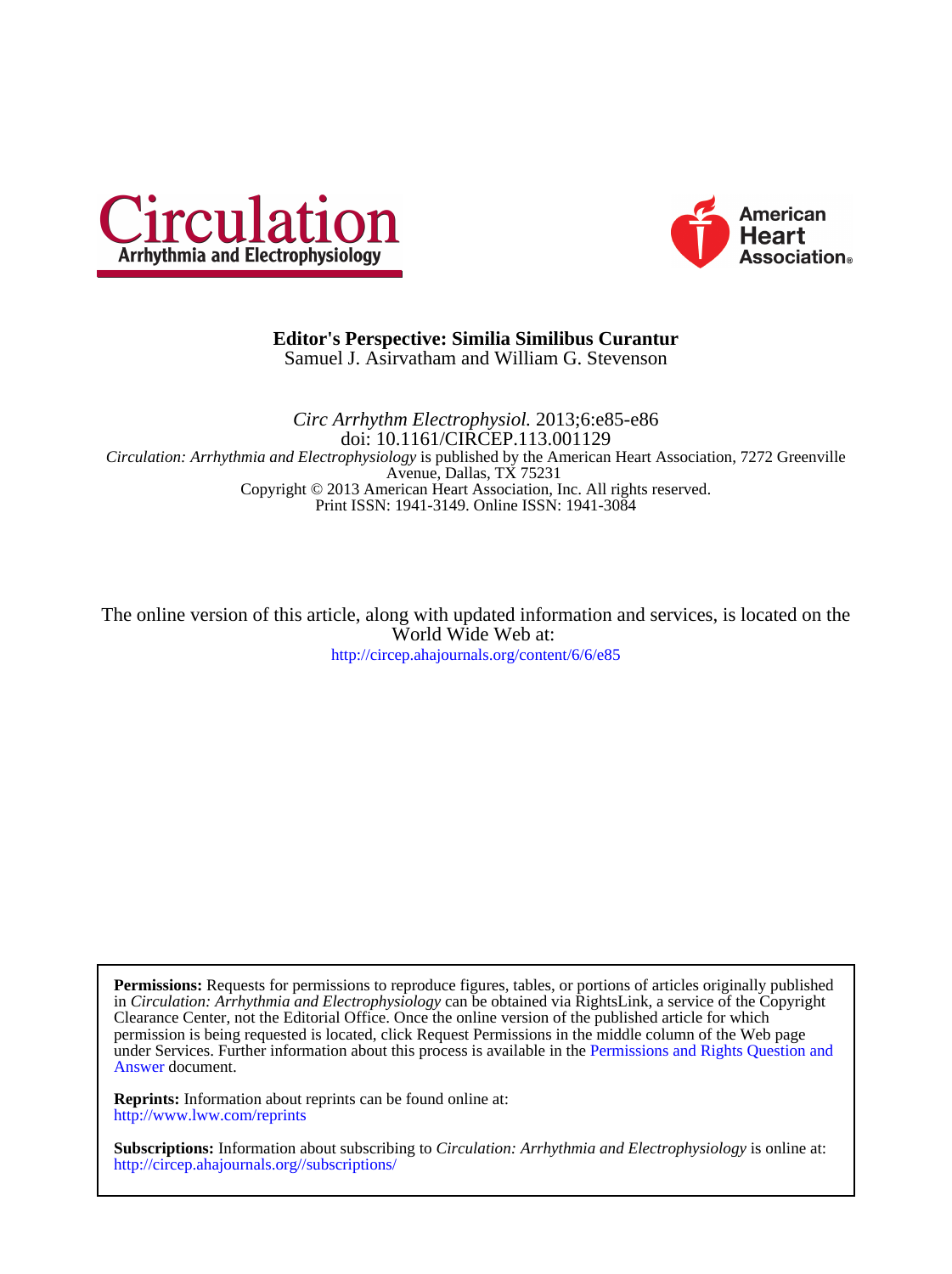# **Similia Similibus Curantur**

Samuel J. Asirvatham, MD; William G. Stevenson, MD

In the present installment of the Teaching Rounds in Electrophysiology series, Atienza et al<sup>1</sup> draw our attention to n the present installment of the Teaching Rounds in the need for an integrated and innovative approach to help patients with ventricular arrhythmias that involve the summit of the heart. They superbly outline the anatomic basis for both the difficulties encountered when mapping and ablating in this region, as well as the therapeutic options. The anatomic dissection presented in their article illustrates why there is a need for a nuanced and meticulous approach to ablation of arrhythmias in this region.

## **Article see p e80**

## **Anatomic Summit of the Heart**

The highest point of the left ventricular myocardium, sometimes termed the summit, lies on the anterior mitral annulus epicardially just lateral and superior to the aortic annulus. The left coronary cusp is the most cranial of the aortic cusps, and abutting on the cusp superiorly, laterally, and anteriorly is typically thick myocardium constituting the summit. Because the ostium of the left main coronary artery also arises cranial to the cusp, the summit lies in immediate relationship to the 2 principal branches of the left main coronary artery: the left anterior descending and left circumflex arteries. The detailed and highly informative cardiac dissection presented by Atienza et al<sup>1</sup> deserves a close study by electrophysiology students. One will note the arteriovenous triangle (Brocq and Mouchet)<sup>2</sup> formed by the left anterior descending, left circumflex artery, and the anterior interventricular vein from its confluence with the great cardiac vein as it slopes toward the left border of the right ventricular outflow tract. The summit region can be mapped or potentially ablated through these vessels or via epicardial access. It is important to note, however, that the structures that overlay the summit that need to be reflected away to visualize this region include the pulmonary artery and the left atrial appendage. Thus, potential epicardial access routes to the summit include direct epicardial access, the arteriovenous system, the left atrial appendage, and the posterior suprapulmonic valve region of the pulmonary artery. Regardless of the access route, epicardial fat is frequently found in this region, which makes energy delivery to deep myocardial substrate challenging.

**(***Circ Arrhythm Electrophysiol***. 2013;6:e85-e86.)** © 2013 American Heart Association, Inc.

*Circ Arrhythm Electrophysiol* **is available at http://circep.ahajournals.org DOI: 10.1161/CIRCEP.113.001129**

### **ECG Differential Diagnosis**

QRS morphology of the ventricular arrhythmia, specifically the electric axis of activation, when appropriately correlated with imaging and a detailed understanding of the anatomy, can be valuable in guiding mapping and ablation approaches. However, the ECG helps us localize the point of exit from which activation from a reentry circuit or focus spreads across the ventricles, to a region rather than a site where ablation will necessarily be successful. For example, in the case presented by Atienza et al, one can deduce that the origin is high (cranial) and to the left of the body.<sup>1</sup> When understanding the anatomy of the region, $3,4$  we know that structures that require detailed mapping will likely include the distal right ventricular outflow tract and proximal pulmonary artery, the left coronary cusp, the anterior anteromedial mitral annulus, the epimyocardium of the summit, the great cardiac vein and anterior interventricular vein, and associated arterial vessels. Beyond this information, directing energy delivery and identifying the best site for ablation will depend on detailed mapping of each of these sites and understanding the mechanism of arrhythmia.

#### **Mechanism of Arrhythmia**

Atienza et al<sup>1</sup> point out that arrhythmias in this region are commonly assumed to be due to a focus of triggered activity, which is identified as the earliest site of activation and where ablation will be curative. However, this case illustrates the importance of identifying substrate abnormalities, because the mechanism may be a focal area of reentry. As with reentry anywhere in the heart, early activation has little meaning, because activation occurs during the entire cycle length of arrhythmia (or coupling interval in the case of reentrant premature ventricular contractions [PVCs]). In such instances, linear ablation or anchoring ablation at a slow area of conduction to an anatomic obstacle may be required. In such cases, apparently paradoxical success may be obtained when ablating at a site where the pace map does not resemble the arrhythmia and activation may not be characterized as presystolic.

An electrocardiographic clue for automaticity as the mechanism is a similar morphology for the first beat of tachycardia, isolated PVCs, and sustained monomorphic tachycardia, as seen in this case. However, in the cul-de-sacs of the heart (summit, supravalvar myocardium, etc), reentry may cause PVCs as a result of variable exit to the myocardium. Electrocardiography alone cannot identify the arrhythmia; however, varying coupling intervals despite similar cycle lengths, sometimes with slightly varying QRS morphologies during different heart rates, may point to reentry in 1 of these regions.

## **Like Cures Like!**

The authors of this insightful contribution to the Teaching Points [series not](http://circep.ahajournals.org/)e the wisdom of Hippocrates of Kos: sometimes, uniquely problematic arrhythmias can be treated if we understand

The opinions expressed in this editorial are not necessarily those of the American Heart Association.

From the Cardiovascular Diseases Division, Department of Medicine, and Department of Pediatrics and Adolescent Medicine, Mayo Clinic, Rochester, MN (S.J.A.); and Cardiovascular Division, Brigham and Women's Hospital, Boston, MA (W.G.S.).

Correspondence to Samuel J. Asirvatham, MD, Cardiovascular Diseases Division, Mayo Clinic, 200 First St, SW, Rochester, MN 55905. E-mail [asirvatham.samuel@mayo.edu](mailto:asirvatham.samuel@mayo.edu)